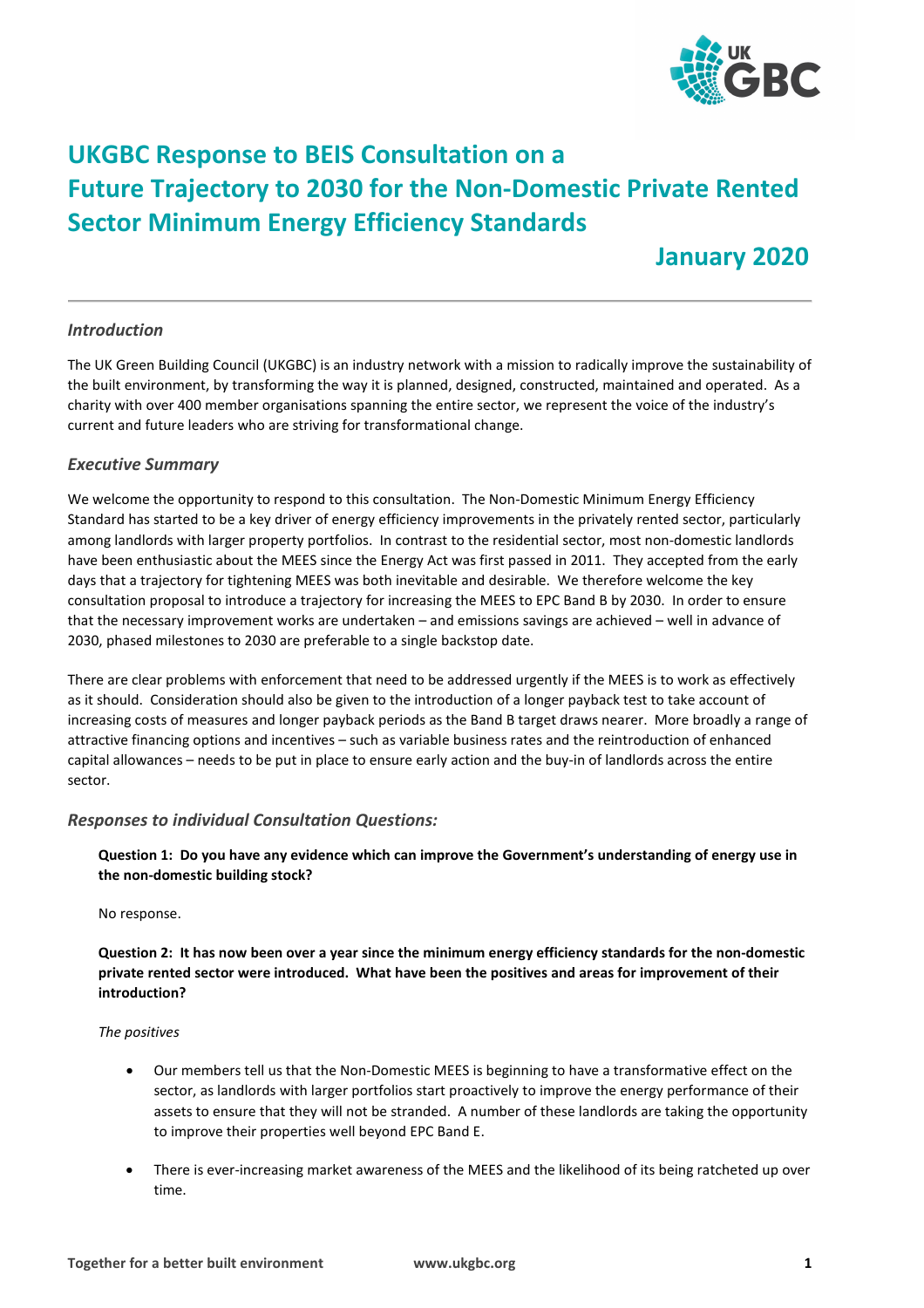

• The existing regulations are already beginning to spark interest from the finance community about the potential for lending which is conditional on energy efficiency improvements. Whilst this interest is just at an early stage, a trajectory to 2030 could help to accelerate the development of these types of products.

#### *Areas for improvement*

- The picture is very different among smaller landlords, who are either not aware of the MEES or are not sufficiently worried about the consequences of non-compliance.
- Enforcement is a real problem and must be tackled. Local trading standards departments are already overwhelmed by the plethora of other statutory duties they are required to perform, in relation to product safety, fair trading, age limits and restrictions, and weights and measures. These are duties with which they are already familiar and which, for understandable reasons, they may consider to be more important. Our suggestions for improving enforcement follow in response to Q. 12.
- Seven-Year Payback Test: our members take the strong view that the requirement to obtain three quotations is unnecessarily cumbersome and not fit for purpose. There are opportunities for 'gaming' at the EPC F/E margin; and installers are reluctant to quote for work they know they are unlikely to undertake. Our recommendation for changing this requirement follows in response to Q. 7.

### **Question 3: Do you agree that 2030 is the appropriate date to set the future trajectory? Does this allow a long enough lead-in time for landlords and businesses to plan effectively, as well as providing the energy efficiency market with medium to long-term certainty of demand?**

We agree that 2030 is the appropriate date for the future trajectory and, as long as the Government acts swiftly to enshrine this in law, it will give the sector long enough to plan effectively and make the necessary investment decisions. It will likewise be beneficial to an energy efficiency market which has all too often been scarred by the frequent chopping and changing of policies.

### **Question 4: To what extent do you think an EPC B trajectory provides sufficient certainty of demand to encourage suppliers in the energy efficiency market to grow, scale and innovate?**

See response to Q. 3. However, the market needs not just one firm policy, but a suite of them, to encourage it to scale up and innovate in the way the Government wants. Policies in the non-domestic sector must include:

- An urgent move towards the introduction of mandatory operational energy ratings, starting as soon as possible with requirements for monitoring and disclosure, and the establishment of a central data collection point;
- The tightening of new build standards to avoid the need for costly energy efficiency improvements in future;
- Making the ESOS more robust in order to incentivise investments in energy efficiency;
- A clear trajectory for ramping up CCL rates over time;
- Variable business rates dependent upon energy performance ratings. $1$

### **Question 5: What do you think are the opportunities and challenges of the Government's preferred 2030 EPC B trajectory?**

We have already outlined the opportunities in our responses to Qs. 3 and 4.

<span id="page-1-0"></span><sup>&</sup>lt;sup>1</sup> For a full list of UKGBC's recommended non-domestic sector policies, see: [https://www.ukgbc.org/wp](https://www.ukgbc.org/wp-content/uploads/2019/12/UKGBC-Submission-to-BEIS-Select-Committee-Energy-Efficiency-Inquiry.pdf)[content/uploads/2019/12/UKGBC-Submission-to-BEIS-Select-Committee-Energy-Efficiency-Inquiry.pdf](https://www.ukgbc.org/wp-content/uploads/2019/12/UKGBC-Submission-to-BEIS-Select-Committee-Energy-Efficiency-Inquiry.pdf)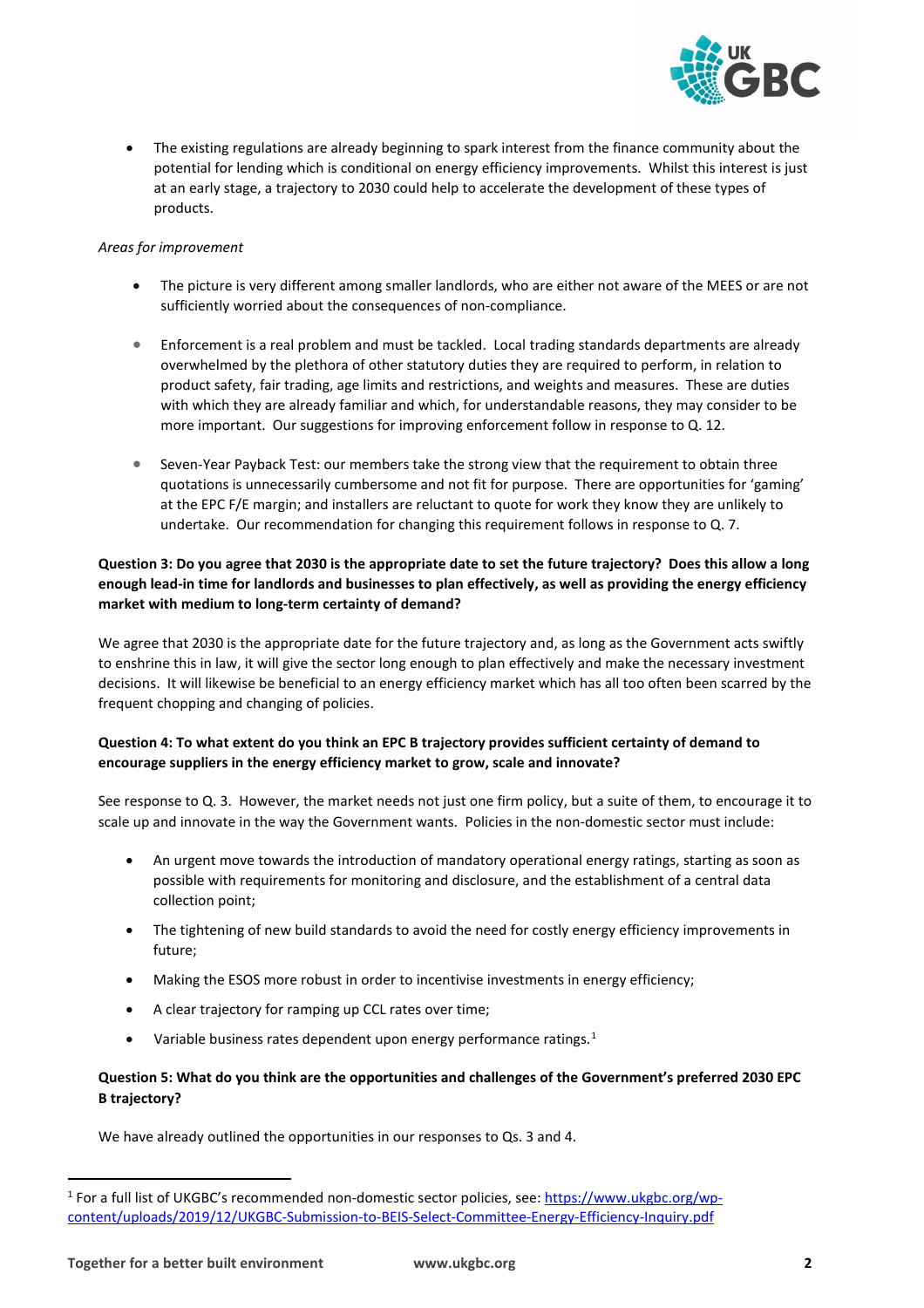

As previously outlined, challenges include:

- ensuring optimal levels of compliance and enforcement; and
- ensuring that the exemptions regime remains fit for purpose, especially the payback test. Our suggestions for improving it follow in our response to Q. 7.

**Question 6: We estimate an EPC C trajectory will only bring 42% of the non-domestic PRS building stock into scope of the regulation. Are there any alternative approaches that could complement an EPC trajectory that would guarantee the necessary action across the remaining stock to drive clean growth and deliver sufficient energy and carbon reductions?**

As we have made abundantly clear in our executive summary, we believe that EPC Band B is the correct trajectory for all the reasons outlined in the consultation response. We cannot meet our UK or international climate targets by opting for a lesser trajectory. Our members have long called for an ambitious trajectory beyond Band E to be set, and they stand ready to deliver on the Band B target.

As regards 'alternative approaches', as stated in our response to Q. 4 we believe that a suite of policies is needed to address the problem that emissions in the non-domestic sector have been flatlining for years and are now on the rise again. But these policies should be *additional to*, not *instead of*, a Band B trajectory.

### **Question 7: Can you identify any issues regarding the current administration of the seven-year payback test which could be improved to support the goals that a tightened regulatory trajectory to 2030 aims to deliver?**

As indicated in our response to Q. 2, our members take the strong view that the requirement to obtain three quotations from qualified installers for purchasing and installing a measure is unnecessarily cumbersome and not fit for purpose. The requirement should be changed so that a report by a RICS-accredited professional – likely a building surveyor or quantity surveyor – is sufficient proof of the cost-effectiveness, or otherwise, of an energysaving measure for the purposes of the seven-year payback test.

Also, we believe that early consideration should be given to amending the regulations to mandate packages of measures that collectively have a payback of less than seven years. The current guidance acknowledges that certain measures which might, individually, fail the seven-year payback test, may pass the test when installed as part of a package. However, the existing regulations do not mandate the installation of relevant packages. As the trajectory ratchets up and the required measures become costlier and have longer payback periods, it is surely appropriate that a package approach be adopted. This would allow savings from shorter payback measures to contribute to the installation costs of those with longer payback periods. The two worked examples below illustrate the difference at the same property between selecting (1) a group of measures that all pay back in less than seven years, resulting in the property only achieving a C rating; and (2) a different set of measures, one of which does not pay back in less than seven years, but which, when installed as a package, result in a B rating at a lower capital cost overall and with a shorter energy payback period.<sup>[2](#page-2-0)</sup>

<span id="page-2-0"></span><sup>&</sup>lt;sup>2</sup> Worked examples by Arbnco. Measures in green have a seven-year payback or less; measures in red have a payback period of longer than seven years.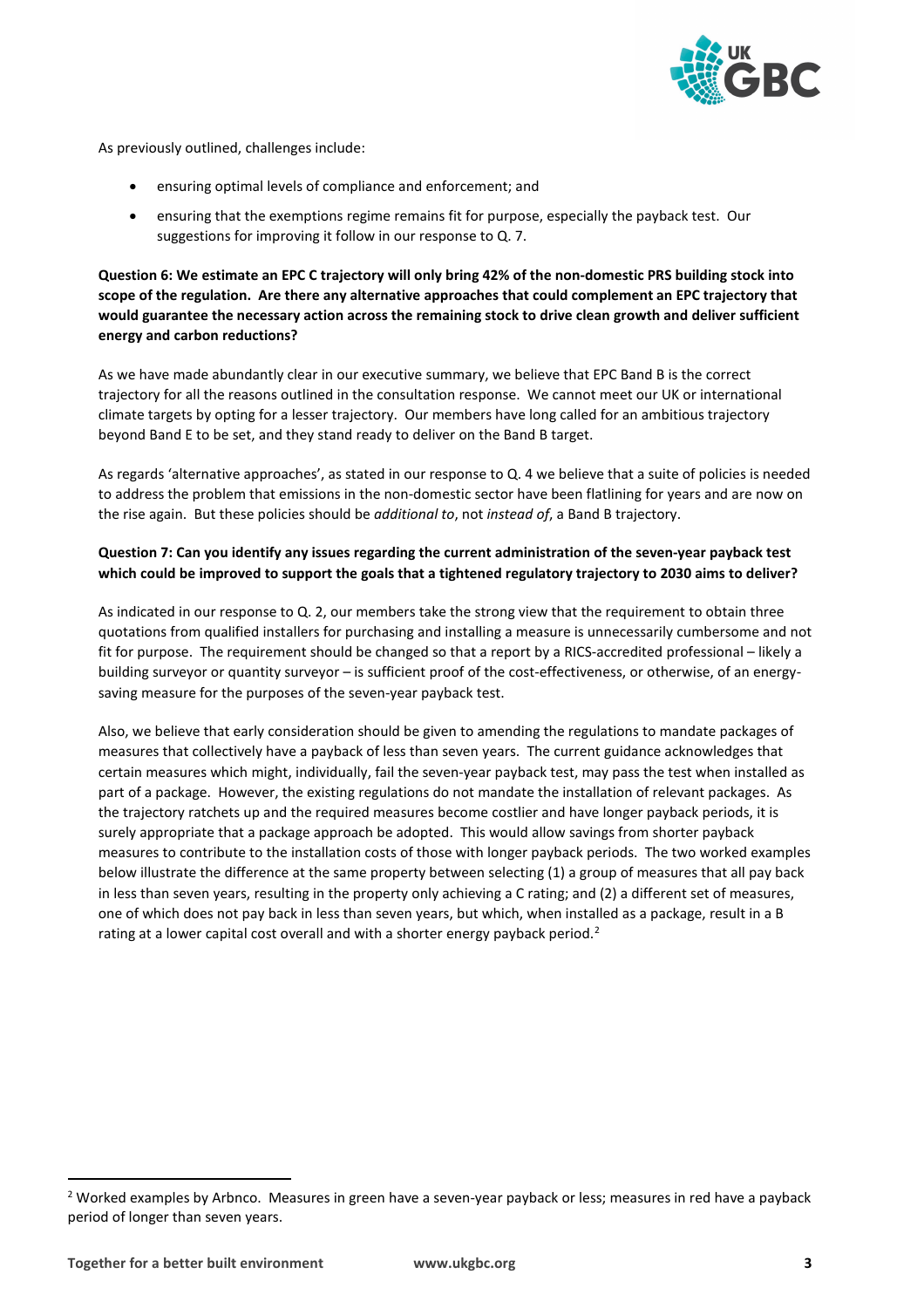

 $\mathcal{P}$ 

### All MEES compliant recommendations

| <b>Recommendation Name</b>                                                                                                                                                                      | Lower<br>Cost | <b>Upper</b><br>Cost | <b>Affected</b><br>Area |
|-------------------------------------------------------------------------------------------------------------------------------------------------------------------------------------------------|---------------|----------------------|-------------------------|
| Replace local electric, central air distribution, forced-(un)flued heating systems in<br>warehouse/industrial environments and/or existing radiant heating systems with new,<br>radiant systems | £10305.6      | £13397.28            | 687.04m <sup>2</sup>    |
| Replace T8 fluorescent tubes with LEDs (lamp and luminaire)                                                                                                                                     | £1680.7       | £2184.01             | 78.73m <sup>2</sup>     |
| Replace tungsten lamps with LEDs (lamp and luminaire)                                                                                                                                           | £546.48       | £710.42              | 8.28 <sup>2</sup>       |
| Replace high pressure mercury/sodium lamps with T5 fluorescent tubes (lamp and<br>luminaire)                                                                                                    | £4493.24      | £5853.58             | 687.04m <sup>2</sup>    |
| Install lighting controls                                                                                                                                                                       | £280.32       | £364.42              | 93.44m <sup>2</sup>     |
|                                                                                                                                                                                                 |               |                      |                         |

Cost (£): 17,306 to 22,509

Discounted Payback Period (yrs): 4.1 to 5.4

Energy reduction (kWh/m<sup>2</sup>/yr): 87.2

Emissions reduction (kgCO2/m<sup>2</sup>/yr): 34.1

# $DB6 \rightarrow C53$

## Maximised EPC rating with longer payback period

| <b>Recommendation Name</b>                                                                                    |                                                                      | Lower<br>Cost       | <b>Upper</b><br>Cost | <b>Affected</b><br>Area |
|---------------------------------------------------------------------------------------------------------------|----------------------------------------------------------------------|---------------------|----------------------|-------------------------|
| Add weather compensation controls to heating system                                                           |                                                                      | £1549.0             | £2013.7              | 687.04m <sup>2</sup>    |
| Replace existing local electric heating and/or air source heat pump with a new air<br>source heat pump system |                                                                      | £1390.12            | £1807.16             | $30.22 \, \text{m}^2$   |
| Replace tungsten lamps with LEDs (lamp and luminaire)                                                         |                                                                      | £546.48             | £710.42              | 8.28 <sup>2</sup>       |
| Replace T8 fluorescent tubes with LEDs (lamp and luminaire)                                                   |                                                                      | £1680.7             | £2184.01             | 78.73m <sup>2</sup>     |
| Replace high pressure mercury/sodium lamps with T5 fluorescent tubes (lamp and<br>luminaire)                  |                                                                      | £4493.24            | £5853.58             | 687.04m <sup>2</sup>    |
| Install lighting controls                                                                                     |                                                                      | £280.32             | £364.42              | 93.44m <sup>2</sup>     |
| Install destratification fans                                                                                 |                                                                      | £979.03             | £1288.2              | 687.04m <sup>2</sup>    |
|                                                                                                               |                                                                      |                     |                      |                         |
| Cost (£): 10,918 to 14,221                                                                                    | Discounted Payback Period (yrs): 2.2 to 2.9                          | <b>B</b> 50<br>D 86 |                      |                         |
| <b>Energy reduction (kWh/m<sup>2</sup>/yr): 96.2</b>                                                          | <b>Emissions reduction (kgCO<sub>2</sub>/m<sup>2</sup>/yr): 37.9</b> |                     |                      |                         |

**Question 8: Would a single backstop date in 2030 or phased milestones to 2030 be the more effective method for implementing the trajectory options? Does it depend on the trajectory option? If a single backstop were favoured by the Government, what type of financial and non-financial incentives could encourage landlords to install measures earlier than the 2030 deadline?**

We believe that phased milestones to 2030 are the preferable option. The consultation describes many of the reasons why this is so. Principal among these, in our view, is that phased milestones will ensure that improvement works are done - and emissions savings are achieved – well in advance of 2030. There is of course a slight risk that landlords will undertake staged improvements (as the consultation identifies), but the larger asset owners will almost certainly use the interim milestones as an opportunity to improve their properties all the way up to Band B. Smaller landlords can be incentivised to do so by means of attractive financing options, a business rate incentive and the reintroduction of enhanced capital allowances for energy-saving improvements.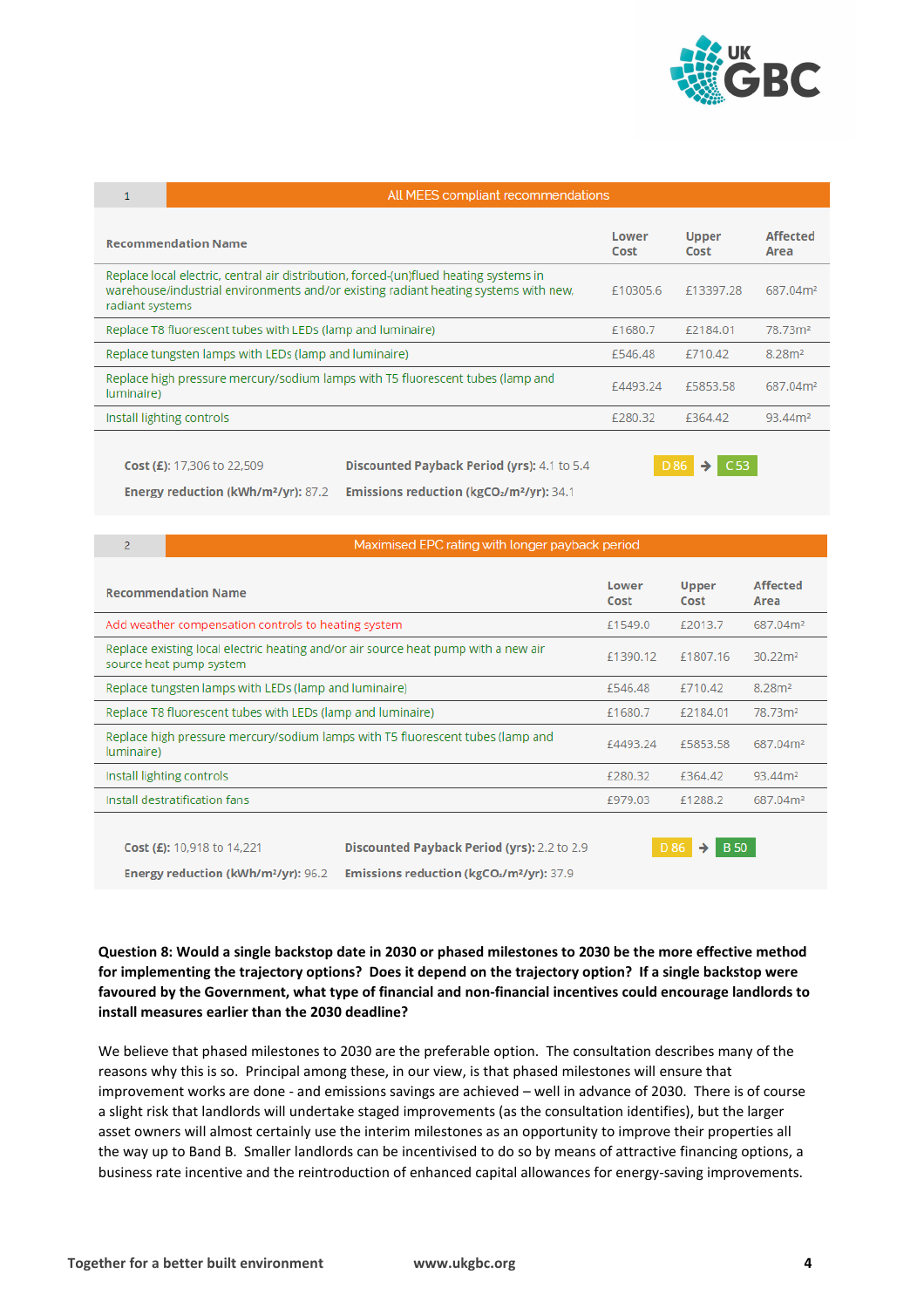

Consideration should also be given to encouraging ongoing improvements in energy performance for properties that are unable to meet Band B by 2030 with an alternative compliance mechanism using operational ratings (see Q.4). Properties that cannot be brought up Band B would have the option to comply with MEES by achieving a specified rating for operational performance, thereby demonstrating that they are being operated efficiently.

### **Question 9: Are there any reasons why any of the current exemptions will be less effective under a tightened trajectory?**

See our response to Q. 7. Consideration should also be given to a payback period longer than seven years to take account of the higher costs of measures as we draw nearer to a Band B target. We note from the Impact Assessment that an alternative 10-year payback period was modelled for the purposes of this consultation. As a result of this modelling, BEIS has concluded that 'the small additional contribution to the government's emissions reduction targets is insufficient to justify the additional financial burden'. We struggle to understand this conclusion, as the Impact Assessment makes clear that a 10-year payback period results in an increased NPV and increased carbon and energy savings compared with a 7-year payback. While there is, apparently, a 'somewhat increased private financial burden' associated with the longer payback, this must surely be offset by the increased benefits across all the other indicators modelled? We would urge BEIS to think again - and to share more detail about its modelling of financial burden (which is scant in the Impact Assessment).

### Question 10: Are there any ways in which the market can overcome situations where the tenant has fit-out **requirements and is willing to fund the improvement of the building at the start of the tenancy?**

'Shell and core' buildings are common for retail and industrial uses. For these buildings not all the services will be installed (especially heating, mechanical ventilation and air conditioning), and fit-out works are left to the tenants before occupying the building. The current structure of the MEES therefore commonly results in a scenario where property owners are effectively required to obtain two EPCs, one to market the given property – which is likely to result in a poor EPC rating due to the use of default/worst case values – and another to allow for a lawful lease to be granted once the occupier has completed their bespoke fit-out.

In the case of such buildings, it would make sense to adjust the time period for compliance with the MEES, to allow for the fit-out to be taken into account in the EPC assessment. We would suggest a period of, say, 3-6 months between the date of the lease and the lodging of a MEES- compliant EPC. The responsibility for complying with MEES clearly rests with the landlord, but there could be a way of configuring leases to require a tenant to fit out the building in such a way that it will be compliant. In reality, however, all buildings are different, as is each set of landlord/tenant relationships. This means that it will be impossible to legislate for a particular outcome – and the exact route to MEES compliance should be left to the transactional relationships between landlords, tenants and their respective lawyers.

### Question 11: Are there any unique challenges that the tightened trajectory will pose to SMEs or any individual **sector? How could the sector look to overcome that challenge?**

As already noted, SMEs are on the whole less aware of the MEES and are less likely already to be taking proactive steps to comply with it. Many SMEs are time-poor and don't have the internal capacity or skills to develop and implement energy efficiency projects. They are incentivised to stay with 'Business As Usual' activities because energy efficiency improvements have to compete with business cases for other investments they know about.

A clear trajectory, as proposed by this consultation, should help change this. However, as already noted, there is also a need to introduce incentives and a range of attractive financing options to encourage early action.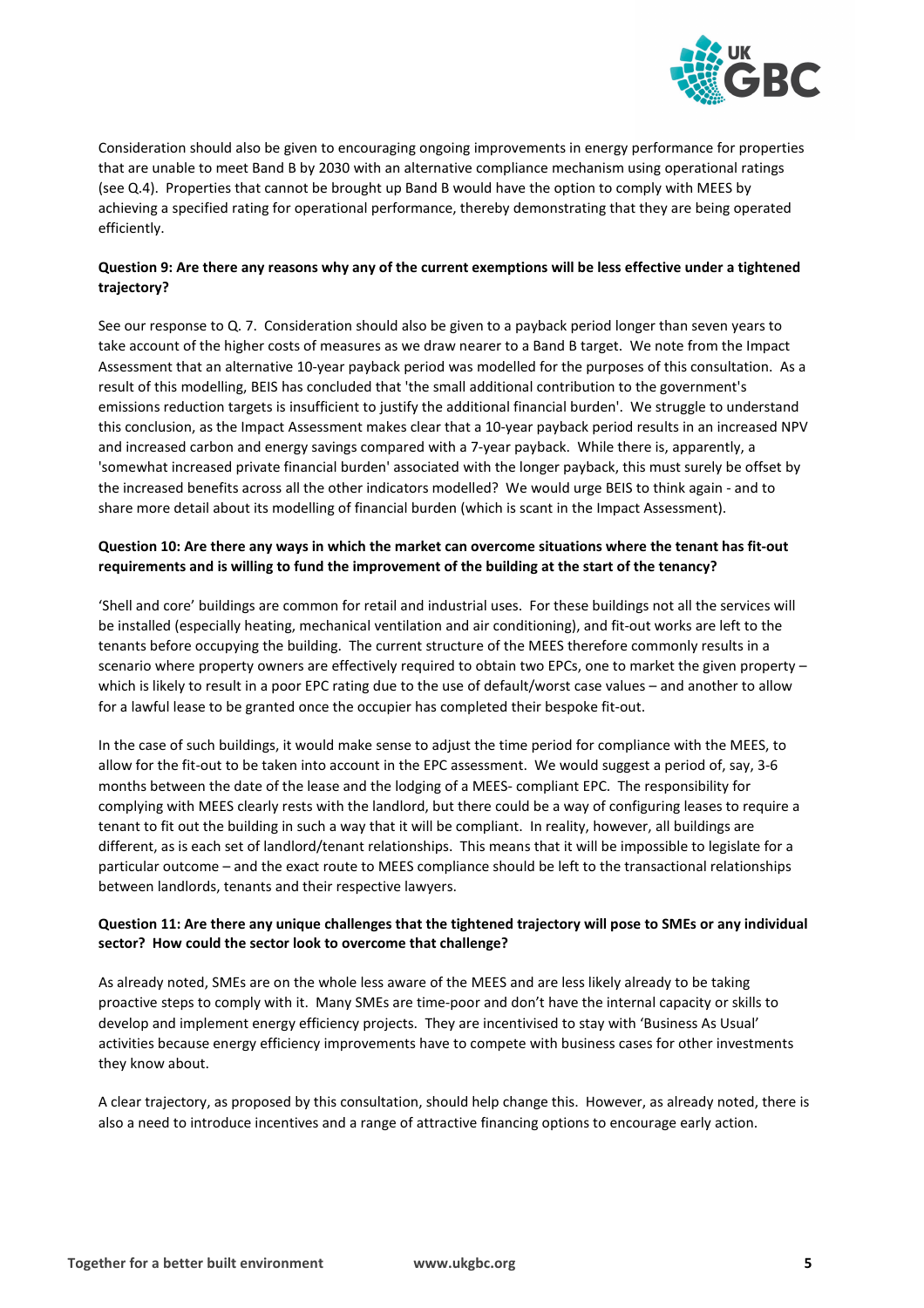

#### **Question 12: At this stage we welcome views on how the Government could most effectively improve enforcement of minimum energy efficiency standards under an EPC B or C by 2030 trajectory.**

As far as we understand it, no enforcement proceedings have yet been undertaken by local authorities in respect of alleged non-compliance with the MEES. The threat of enforcement proceedings is therefore not yet real.

Local authorities need to be adequately resourced and have the appropriate skills to start to make enforcement a reality. The penalties for non-compliance are significantly higher than for residential properties, with a maximum fine of £150,000 for a non-compliant property let out for more than three months. It can be anticipated therefore that once weights and measures departments start to see these kinds of sums arriving in their coffers, levels of enforcement will start to increase. However, local authorities are currently facing a 'standing start', as they do not have a pot of funds with which to pump-prime enforcement activity. We therefore believe that some seed-funding for local authorities should be injected by central Government. This should be time-limited, perhaps for one or two years, after which local authorities could reasonably be expected to have raised sufficient funds with which to continue enforcement activity. This in turn would send a clear signal to recalcitrant landlords that non-compliance is no longer an option.

### **Question 13: As illustrative examples, do the costs, bill savings and private payback periods that our modelling assumes for these building types approximate your experience?**

No response.

**Question 14: The table lists the costs and benefits we have identified as a result of the proposals. Are there any impacts relevant to your sector or organisation/business (e.g. SME, civil society organisations) that are missing? If so, can you provide us with any supporting evidence?** 

No response.

### **Question 15: We understand that there are natural void periods when leasing a property, due to finding a tenant and refurbishing a building. Is there any evidence to suggest the proposals are likely to increase void periods and by how long? Please provide as much detail as you can.**

As we understand it, there has been very limited evidence to date of the MEES leading to increased void periods. It is possible that there will be an increased incidence of void periods as the EPC target is ratcheted up, but it is our view that this is not something that the regulations can – or should – address. It is a management issue, which should be addressed as part of the business planning cycle. 2030 is far enough ahead to allow for proper forward planning.

**Question 16: Under both trajectory options, landlords of buildings below EPC B or C will be required to invest money upfront to improve the energy efficiency of their building. If you are a landlord, what are the key factors that would determine the pass-on cost to the tenant, and the length of time under which you would seek a return on your investment? We anticipate key factors could include: investment cost, bill savings delivered by the measure, payback period of the measure, lifetime of the measure, maintenance costs and market forces. If you are not a landlord, we also welcome any evidence you could provide.**

No response.

### **Question 17: Is there a possibility that under certain types of lease arrangements (for example green leases) the costs of improvements might be shared between landlords and tenants?**

Moving towards more widespread adoption of green leases is of course an excellent goal. However, in reality this often needs to be preceded by 'softer' interim stages – perhaps starting with an environmental management plan. We would commend the work of the Better Buildings Partnership in this area. They have been promoting Green Building Management Groups – bringing owners, occupiers and building management representatives together to oversee the environmental performance of the building and work towards its more efficient